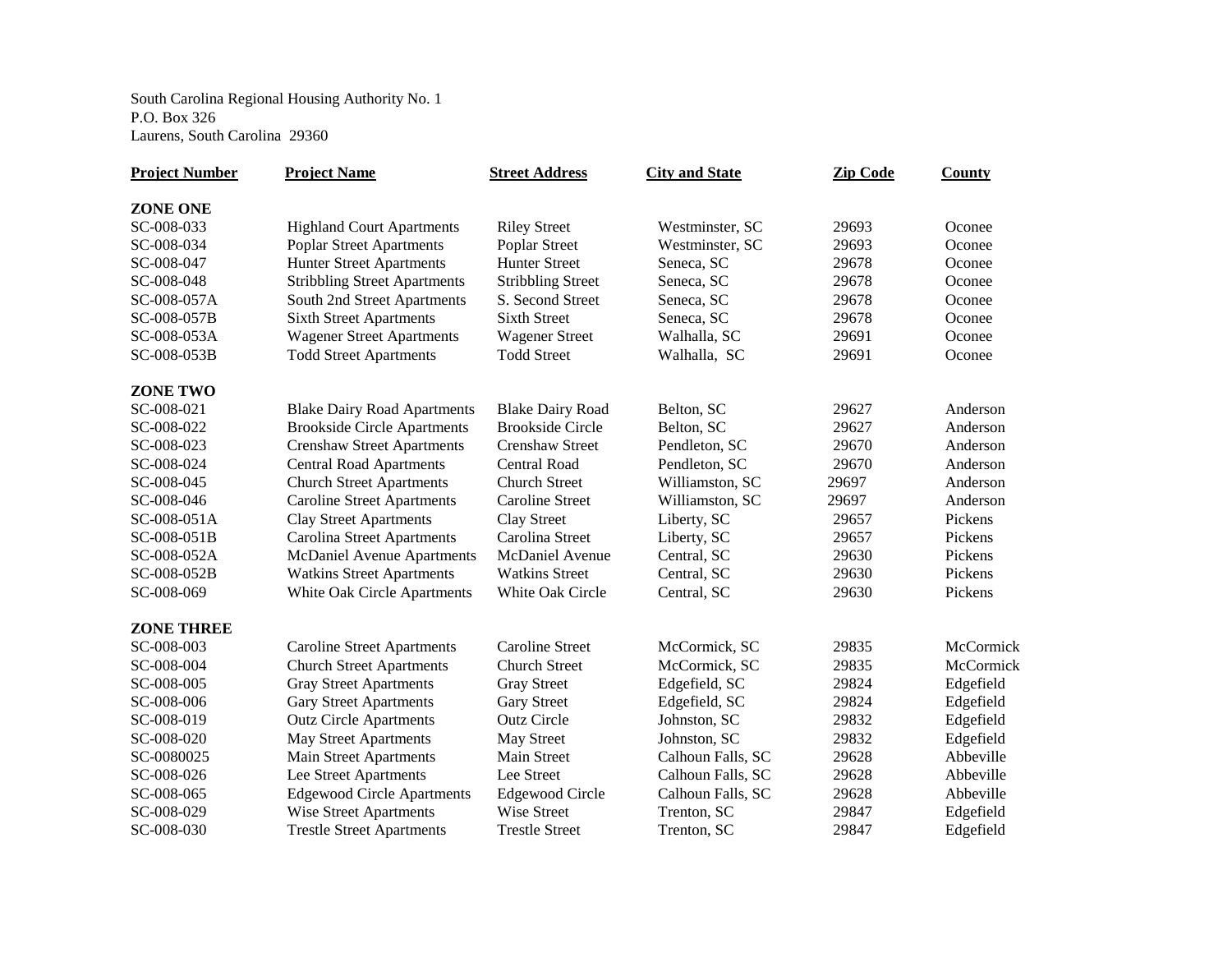South Carolina Regional Housing Authority No. 1 P.O. Box 326 Laurens, South Carolina 29360

| <b>Project Number</b> | <b>Project Name</b>                 | <b>Street Address</b>       | <b>City and State</b> | <b>Zip Code</b> | County      |
|-----------------------|-------------------------------------|-----------------------------|-----------------------|-----------------|-------------|
| <b>ZONE FOUR</b>      |                                     |                             |                       |                 |             |
| SC-008-007            | <b>Randolph Street Apartments</b>   | <b>Randolph Street</b>      | Landrum, SC           | 29356           | Spartanburg |
| SC-008-008            | <b>Greenwood Avenue Apartments</b>  | Greenwood Avenue            | Landrum, SC           | 29356           | Spartanburg |
| SC-008-013            | <b>Church Street Apartments</b>     | <b>Church Street</b>        | Inman, SC             | 29349           | Spartanburg |
| SC-008-014            | <b>Bobo Street Apartments</b>       | <b>Bobo Street</b>          | Inman, SC             | 29349           | Spartanburg |
| SC-008-041            | <b>Washington Road Apartments</b>   | <b>Washington Road</b>      | Cowpens, SC           | 29330           | Spartanburg |
| SC-008-042            | <b>Bunch Street Apartments</b>      | <b>Bunch Street</b>         | Cowpens, SC           | 29330           | Spartanburg |
| SC-008-043            | <b>McDowell Street Apartments</b>   | McDowell Street             | Pacolet, SC           | 29372           | Spartanburg |
| SC-008-044            | Hillside Street Apartments          | Hillside Street             | Pacolet, SC           | 29372           | Spartanburg |
| SC-008-064            | <b>Walker Street Apartments</b>     | <b>Walker Street</b>        | Chesnee, SC           | 29323           | Spartanburg |
| <b>ZONE FIVE</b>      |                                     |                             |                       |                 |             |
| SC-008-002A           | <b>College Street Apartments</b>    | <b>College Street</b>       | Heath Springs, SC     | 29058           | Lancaster   |
| SC-008-002B           | <b>Pine Street Apartments</b>       | <b>Pine Street</b>          | Heath Springs, SC     | 29058           | Lancaster   |
| SC-008-011            | <b>Flat Rock Street Apartments</b>  | <b>Flat Rock Street</b>     | Clover, SC            | 29710           | York        |
| SC-008-012            | <b>Pickney Street Apartments</b>    | <b>Pickney Street</b>       | Clover, SC            | 29710           | York        |
| SC-008-017            | <b>Mountain View Apartments</b>     | <b>Mountain View Street</b> | Blacksburg, SC        | 29702           | Cherokee    |
| SC-008-018            | <b>Brugg Street Apartments</b>      | <b>Brugg Street</b>         | Blacksburg, SC        | 29702           | Cherokee    |
| SC-008-063            | <b>Fridy Street Apartments</b>      | <b>Fridy Street</b>         | Blacksburg, SC        | 29702           | Cherokee    |
| SC-008-035            | <b>Hall Street Apartments</b>       | <b>Hall Street</b>          | York, SC              | 29745           | York        |
| SC-008-036            | <b>Fairview Circle Apartments</b>   | <b>Fairview Circle</b>      | York, SC              | 29745           | York        |
| SC-008-049A           | White Street Apartments             | White Street                | Fort Mill, SC         | 29715           | York        |
| SC-008-049B           | <b>Steele Street Apartments</b>     | <b>Steele Street</b>        | Fort Mill, SC         | 29715           | York        |
| <b>ZONE SIX</b>       |                                     |                             |                       |                 |             |
| SC-008-027            | <b>Washington Street Apartments</b> | <b>Washington Street</b>    | Iva, SC               | 29655           | Anderson    |
| SC-008-028            | <b>Cruett Street Apartments</b>     | <b>Cruett Street</b>        | Iva, SC               | 29655           | Anderson    |
| SC-008-031            | <b>Woodside Avenue Apartments</b>   | Woodside Avenue             | Fountain Inn, SC      | 29644           | Greenville  |
| SC-008-032            | <b>Bates Avenue Apartments</b>      | <b>Bates Avenue</b>         | Fountain Inn, SC      | 29644           | Greenville  |
| SC-008-071            | <b>Armstrong Apartments</b>         | <b>Fairview Street</b>      | Fountain Inn, SC      | 29644           | Greenville  |
| SC-008-055            | <b>Hanson Circle Apartments</b>     | Hanson Circle               | Laurens, SC           | 29360           | Laurens     |
| SC-008-056            | <b>Franklin Drive Apartments</b>    | Franklin Drive              | Laurens, SC           | 29360           | Laurens     |
| SC-008-039            | <b>Pruitt Street Apartments</b>     | <b>Pruitt Street</b>        | Honea Path, SC        | 29654           | Anderson    |
| SC-008-040            | <b>Rouse Street Apartments</b>      | <b>Rouse Street</b>         | Honea Path, SC        | 29654           | Anderson    |